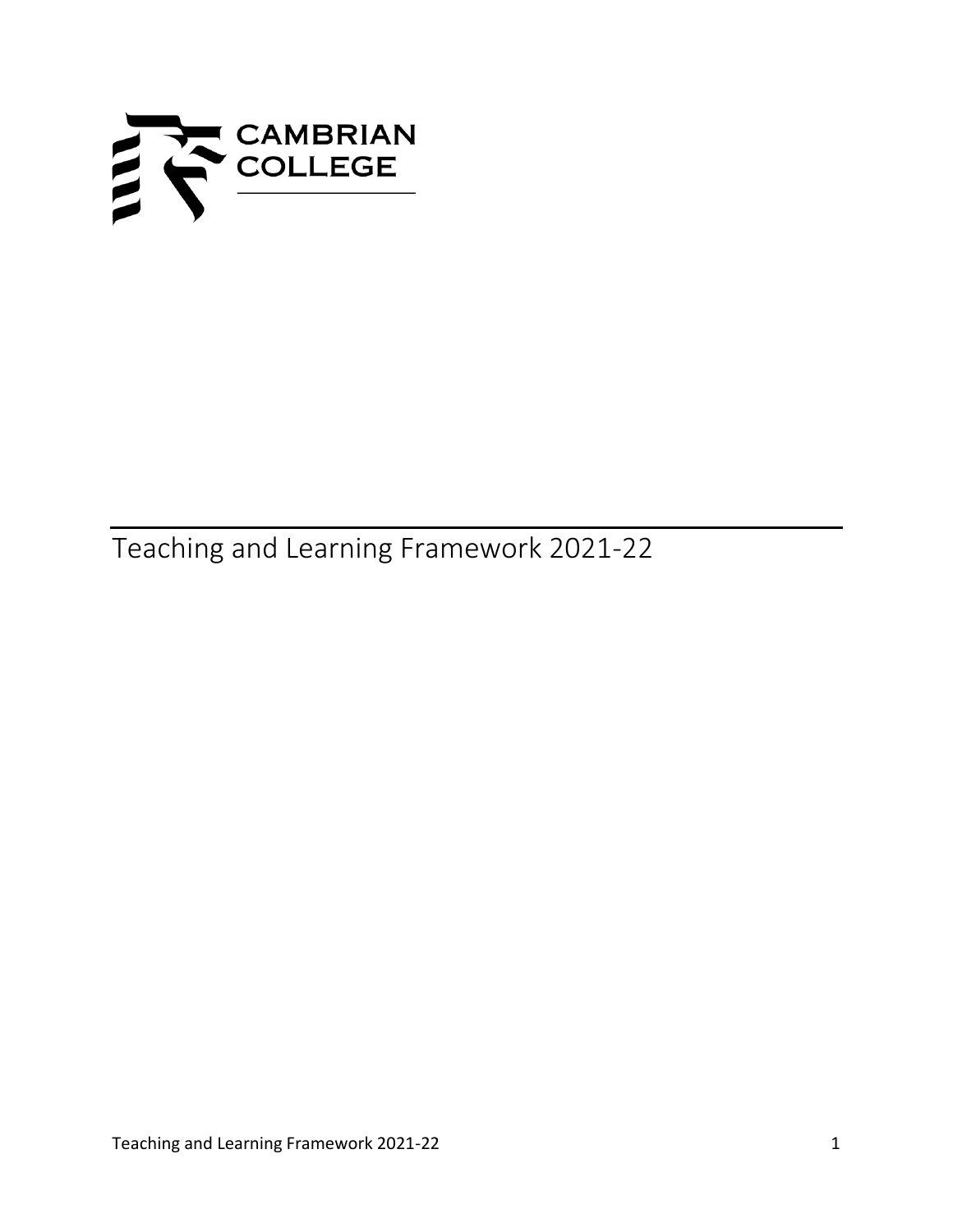# Introduction

The purpose of the Teaching and Learning Framework is to articulate the College's commitment to student success by excelling in teaching and learning. This framework not only includes the College's priorities as they relate to teaching and learning, but it also reflects the methods the Colleges adheres to as part of its commitment to ensuring students have access to high quality opportunities to learn. Academic quality assurance at Cambrian includes curriculum and course development policies and procedures, professional development and support for new and returning full-time and contract faculty, performance review processes (including student course evaluations), scholarship of teaching and learning, and opportunities for mentoring and communities of practice among faculty. An additional element that contributes to this framework is consultation and partnership with faculty to review and revise it regularly as we set collective goals and work collaboratively to implement them.

## **Context**

The opening quote in Cambrian College's *2020-25 Further Together* strategic plan articulates the College's focus for excelling in teaching and learning as follows: "While a spectrum of life skills are supported and honed in the post-secondary environment, our College exists, fundamentally, to support students to achieve their learning goals" (Cambrian College, 2020). The Teaching and Learning Framework therefore exists to support students to achieve their learning goals through evidence-based, high-quality course design and teaching.

There are three goals for each of the objectives in the current strategic plan that are relevant for this framework. They are described as foundational, transformational, and aspirational. Any given work year, each of the goals for "Excel in Teaching and Learning" should be reviewed and incorporated into the framework. The three goals are as follows:

- Foundational: Create a more flexible, inclusive, and responsive academic learning experience
- Transformational: Diversify our credentials and offerings to remain responsive to the changing needs of the 21st century work environment
- Aspirational: Redefine post-secondary education

All objectives and related goals for the 2020-25 Strategic Plan have some connection with teaching and learning as seen in the following list:

- Modernize the college
- Think globally
- Respect Indigenous cultures
- Advance applied research
- Enhance college well-being
- Promote a sustainable campus
- Grow and steward industry partnerships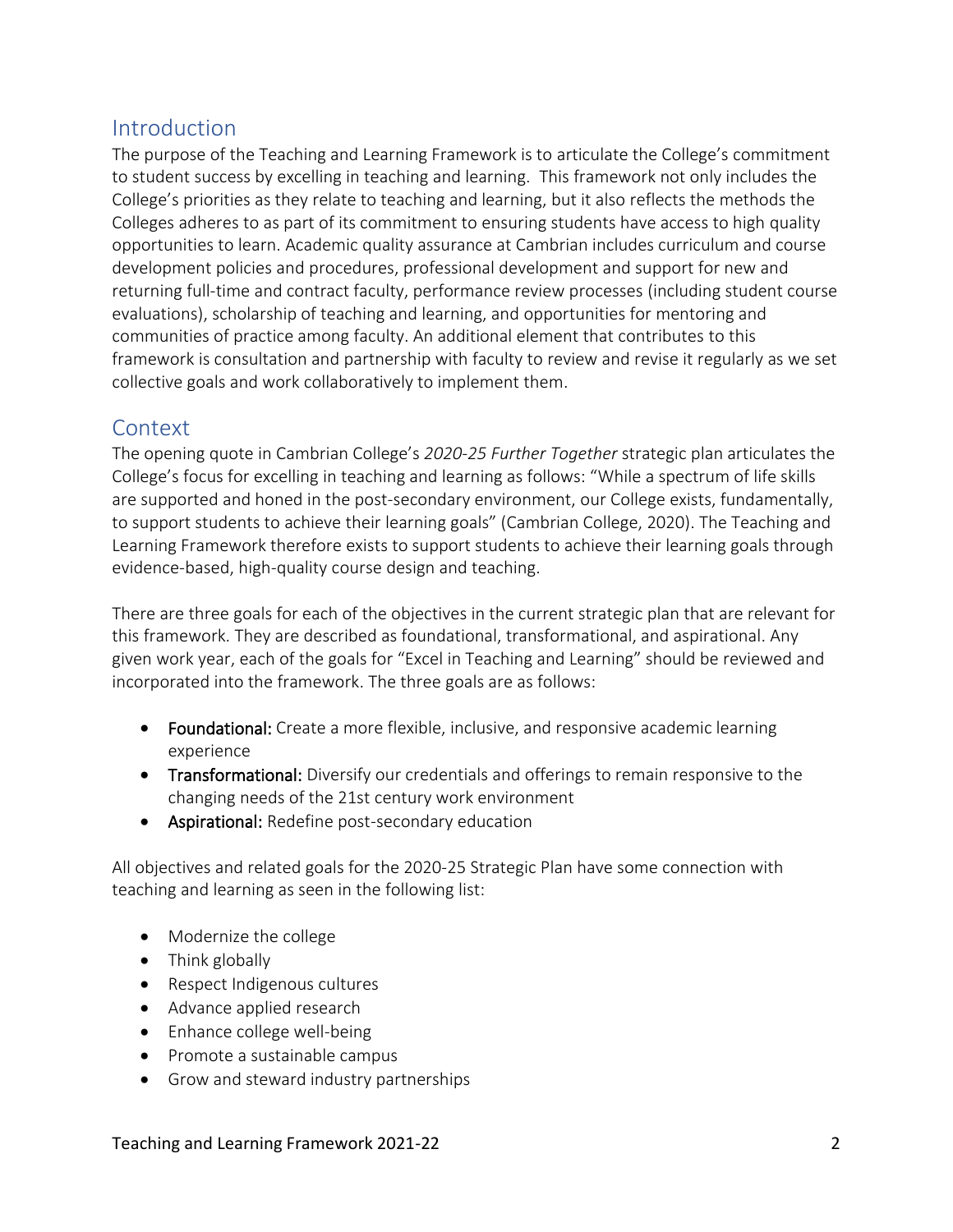# Roles and Responsibilities

#### Senior Team

The senior team is responsible for ensuring each division from academics to finance and administration has appropriate processes, policies, structures, and resources in place to support the teaching and learning environments of the College. This team is also responsible for ensuring the strategic objectives in support of teaching and learning are aligned with this Framework.

#### Vice President, Academic

The Vice President, Academic is the senior leader of the academic division and is responsible for ensuring all academic programming, policies, procedures, resources, and supports are consistent with and support the Teaching and Learning Framework; and that the outcomes for the latter comply with College, Ministry and other directives and standards.

### Academic Leaders (Deans, Directors, Chairs)

Academic leaders are responsible for leading the development and implementation of action plans and programming that support the direction of the Teaching and Learning Framework. This group must work collaboratively with all groups directly and indirectly involved in supporting and evaluating the quality of teaching and the teaching and learning environments at the College.

### Planning and Institutional Research (P & IR)

P &IR team members are responsible for supporting and leading quality assurance tasks such as annual curriculum review and regular program review in partnership with faculty, chairs, deans and Program Advisory Committees (PACs). P & IR team members also support the College's program development goals and priorities, and support the timely collection and reporting of accurate data related to course evaluations and KPI surveys. In addition, P & IR team members review and publish annual course outlines and embedded assessment strategies to help ensure compliance with Ministry-defined requirements, accreditation regulations, and relevant academic and operational policies and procedures.

### Faculty

Faculty are the course and program content experts and have the responsibility to work collaboratively with staff and administrators to identify, develop, and utilize the resources, supports, policies, and procedures they need to develop, deliver, and assess quality programming. This group must take an active role in their professional development to ensure their skillset and knowledge remains current and relevant.

### Teaching and Learning Innovation Hub (The Hub)

The Hub team is responsible for supporting and researching evidence-based practices in teaching and learning to help ensure exploration of innovative and evidence-based resources and models with faculty. The Hub team, in partnership with the Teaching Excellence Advisory Committee for the Hub (the TEACH Committee), plans and supports regular professional development opportunities (a mix of digital and live resources and sessions), throughout the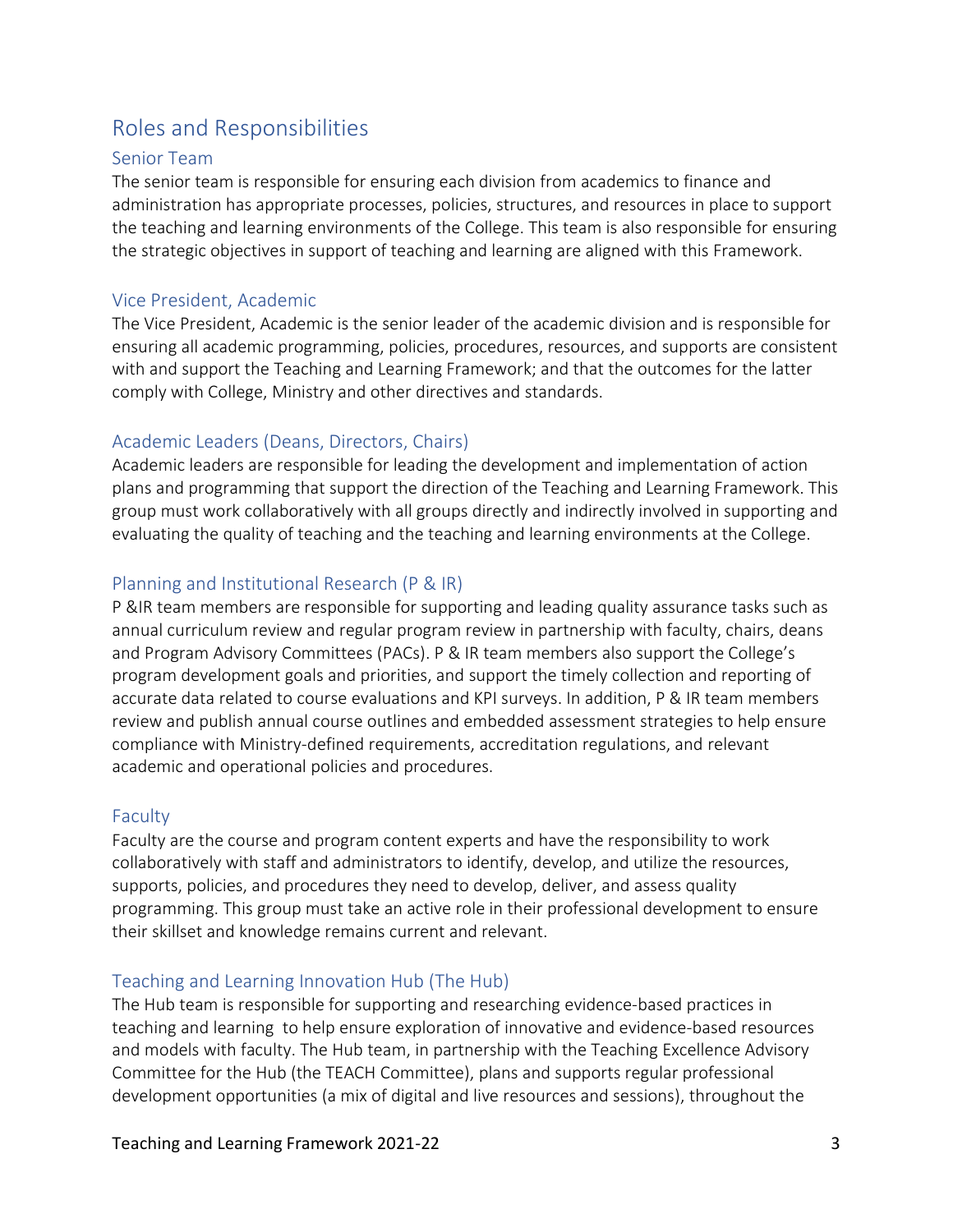academic year. The Hub team also provides on-demand support services for instructional design, media development, and educational technology training and support. Staff in the Hub also administer and support the College's learning management system (Moodle), Zoom web conferencing and several enterprise-wide academic, digital educational technology tools such as Grammarly, Padlet, Nearpod, and Mobile Moodle.

#### **Learners**

Learners are partners in the teaching and learning process and have the responsibility to actively participate and engage in the learning process. This group is also responsible for ensuring they utilize student services resources and supports that are available to help them succeed. More information about learner services and supports will be developed in 2021-22 as part of a Student Success and Support Framework.

## Guidelines

A teaching focus related to the four stated values in the *2020-25 Further Together* Strategic Plan informs the guidelines for this framework as follows:

#### Innovation

- Faculty maintain a focus on emerging and evidence-based practice in their courses and programs to help ensure teaching and learning is current and relevant.
- The Hub team maintains a collection of current and relevant resources to support innovative and evidence-based emerging teaching practice.
- Safe opportunities are provided and supported for faculty to explore new and innovative practice that expands the boundaries of traditional teaching.
- Faculty identify professional development needs and submit requests to the Hub team and administrators to promote teaching and learning growth for themselves and colleagues.
- Academic administrators and PACs consult with faculty on emerging tools and evolving skills required for graduating students to secure successful employment in their industries. Advice is incorporated into the program planning and curriculum review.

#### Respect

- Faculty are respected and acknowledged as innovative subject matter and teaching experts in their programs.
- Support staff involved in teaching and learning are respected as subject matter, educational technology, and innovative design experts in their roles.
- Students are respected as foundational partners in the teaching and learning process. This includes respect for prior knowledge, diverse cultural ways of learning and sharing knowledge, and their ability to articulate their accommodation needs.
- Administrators are respected as operational leaders supporting the success of both faculty and students through service, budgeting, planning, research, and support for adherence to quality assurance policies and procedures.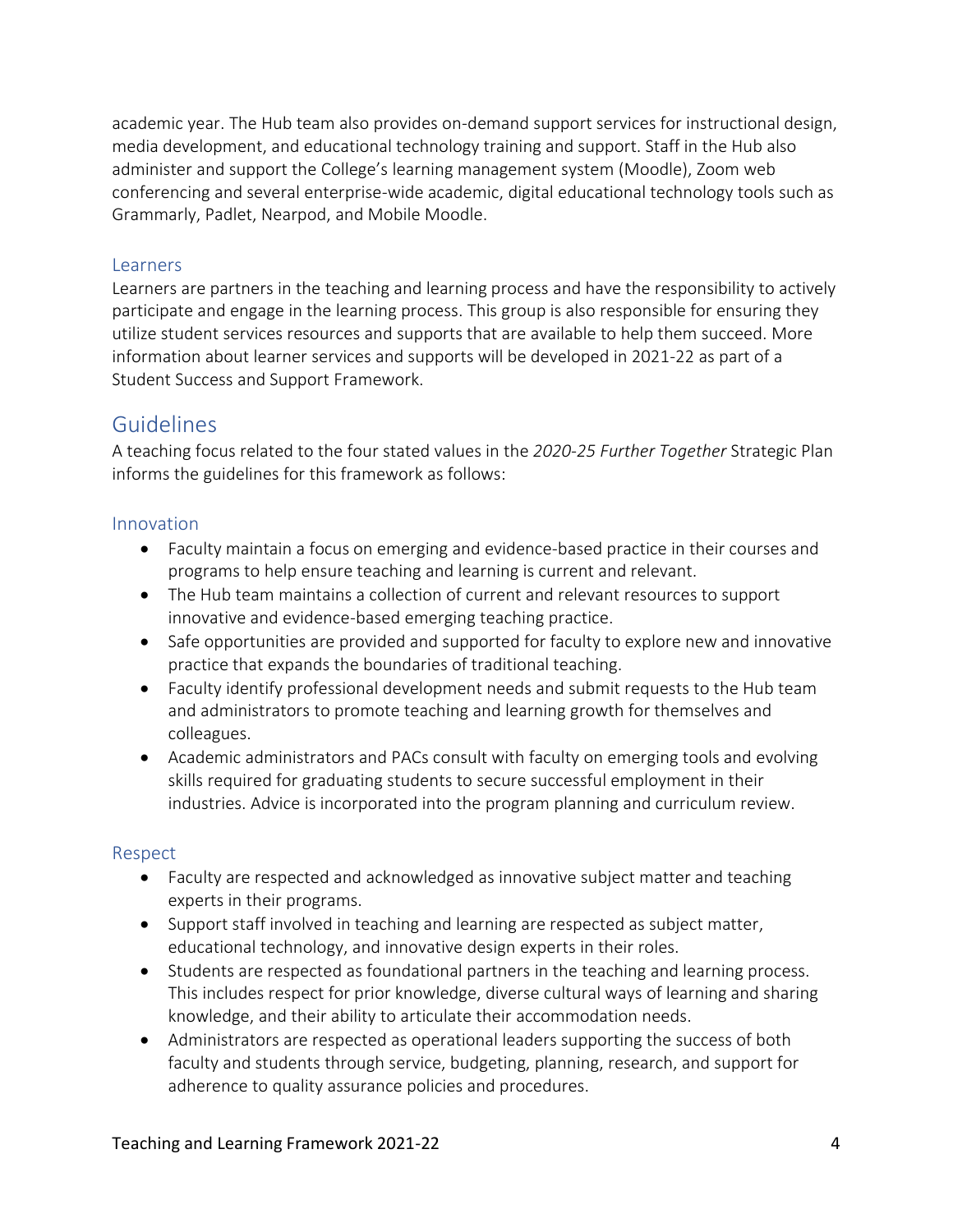#### Collaboration

- Through co-facilitated committees such as the Academic Advisory Council (AAC), the Teaching Excellence Advisory Committee for the Hub (TEACH), and the Educational Technology Committee, faculty, staff, and administrators consult with each other and partner on a common goal of evidence-based quality in teaching and learning.
- Regular faculty forums (at least three times per year) are conducted with full-time and contract faculty to create opportunities for dialogue about teaching and learning.
- Faculty may request a supervisor class visit or peer faculty/staff class visit at any time for feedback on their teaching practice.
- Learners are consulted and provided opportunities to provide feedback on teaching and learning practices within their courses and on curriculum planning through participation on committees.
- Regular consultation with industry employers and practitioners through College PACs will inform the design, development, and review of curriculum and programs.

#### Excellence

- Excellence in teaching practice involves adhering to high-quality, evidence-based standards for planning, research, new program development, continuous improvement of existing programs and courses, curriculum design, and responsive practice for teaching and communicating with students during each semester.
- To excel in teaching and learning means to maximize positive impact on student success, however that success is defined by students and faculty in partnership.
- Excellence combines elements of innovation, respect, and collaboration to contribute to learner well-being including mental and physical well-being, their motivation to learn and engage with peers and faculty, and their social sense of belonging at Cambrian.
- Excellence is often acknowledged by external colleagues in the form of awards and invitations to present and share effective, evidence-based teaching practices with others.

## Assumptions

- Teaching and learning will focus on the fundamental College objective of supporting students to achieve their learning goals.
- Demographic shifts in northeastern Ontario will require that we expand recruitment efforts and modes of delivery to continue to grow Cambrian as a destinational college.
- Teaching and learning quality assurance will adhere to Ministry of Colleges and Universities requirements, College policies and procedures, and the requirements of accrediting bodies (as applicable).
- Staff involved with teaching and learning will complete and adhere to mandatory training as part of legislative and policy requirements.
- Principles of accessibility (according to Accessibility for Ontarians with Disabilities–AODA legislation), equity, diversity, and inclusion will form the foundation for curriculum design and teaching practice.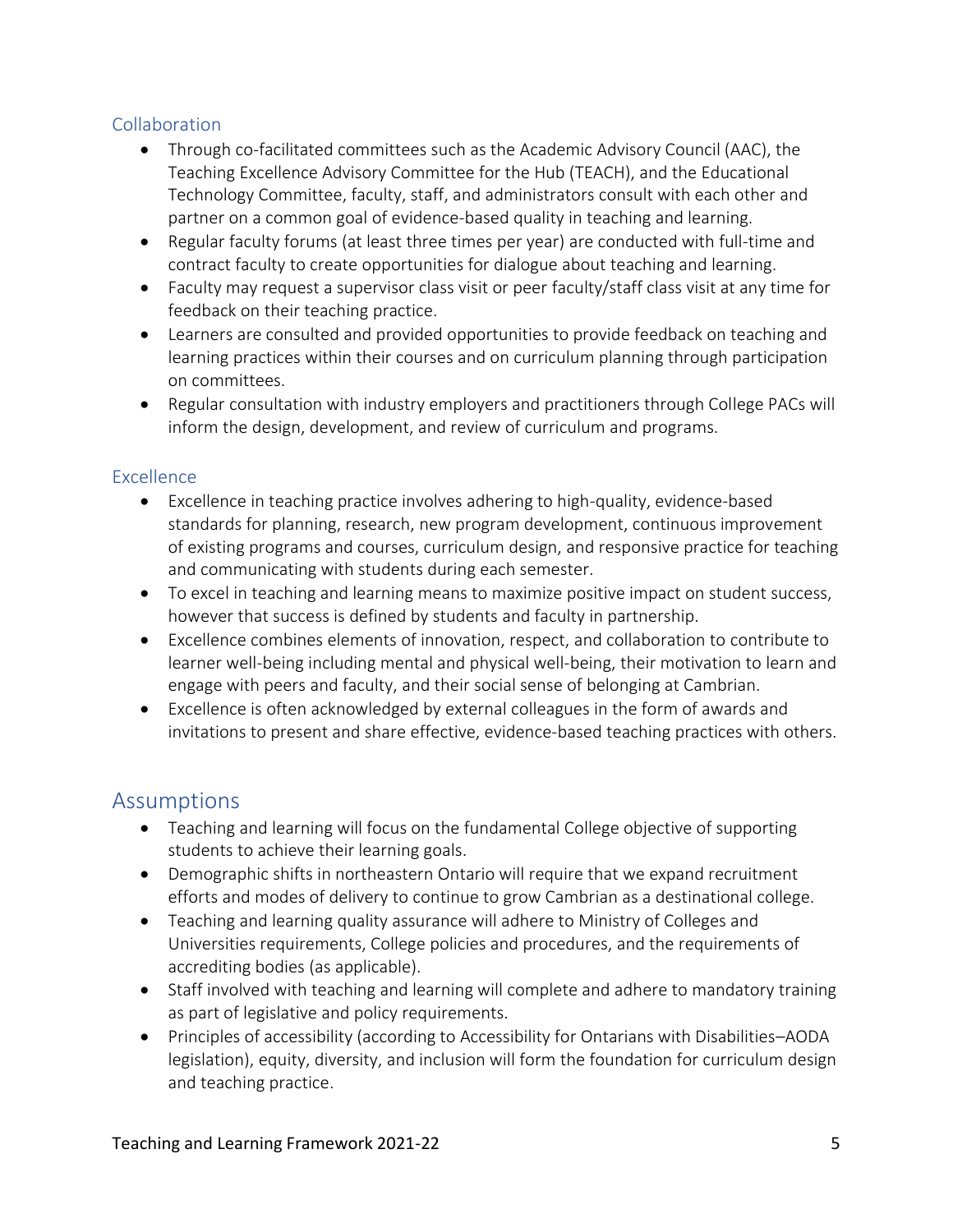# **Priorities**

Priorities related to Cambrian's *Further Together* Strategic Plan

• Foundational: Create a more flexible, inclusive, and responsive academic learning experience

> Support student success through review and development of Cambrian Graduate Attributes (College Learning Outcomes) Pilot the *Quality Criteria for Digital Design* checklist and review process prepared as part of the AAC working group Support access by reviewing course materials for AODA compliance and Universal Design for Learning principles

• Transformational: Diversify our credentials and offerings to remain responsive to the changing needs of the 21st century work environment

> Expand work integrated learning opportunities to support student success outcomes. Recognize learning and competency with credentials that reduce time away from full-time work. Expand flexible learning through the introduction of new delivery models and non-traditional intakes.

**Aspirational:** Redefine post-secondary education

Expand Cambrian's programming through the development of 4-year honours degrees and additional graduate credentials.

Demonstrate leadership in Teaching and Learning through the development of a Scholarship of Teaching and Learning program.

Promote virtual learning by introducing FLEX learning components in all Cambrian programs.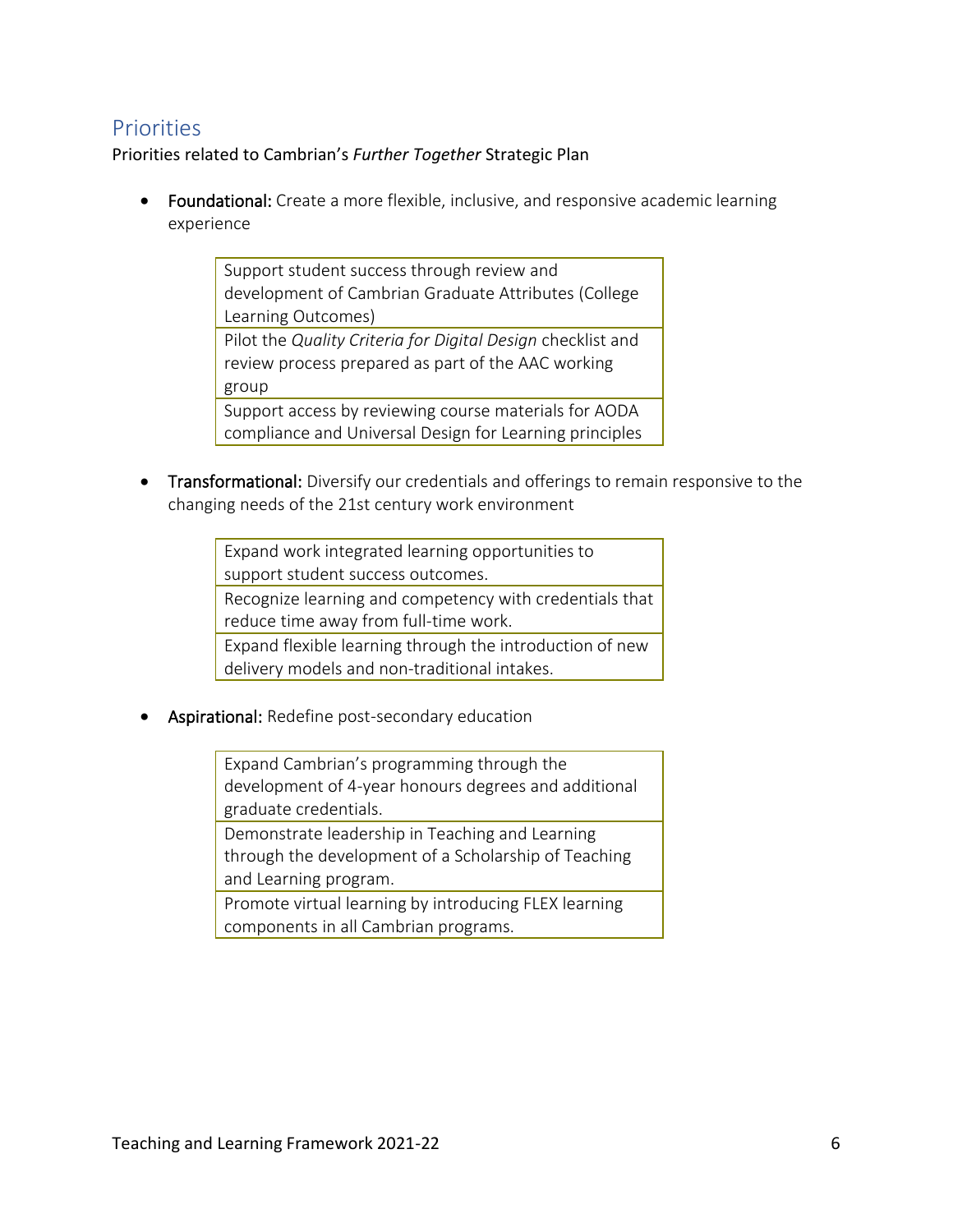In addition, for each academic semester, cyclical priorities for teaching and learning are defined in the following table:

| <b>Activity</b>               | <b>Approximate Date</b>                                 | Stakeholder Involvement      |
|-------------------------------|---------------------------------------------------------|------------------------------|
| New full-time faculty         | 2 weeks prior to semester                               | New faculty, Hub staff,      |
| orientation                   | start                                                   | supervisor, departmental     |
|                               |                                                         | administrator, Human         |
|                               |                                                         | Resources staff, Union       |
|                               |                                                         | representative, mentor       |
| Contract faculty orientation  | 1 week prior to semester                                | New faculty, Hub staff,      |
|                               | start, 1 <sup>st</sup> and 2 <sup>nd</sup> week of each | supervisor, departmental     |
|                               | semester                                                | administrator, Human         |
|                               |                                                         | Resources staff              |
| Professional development live | Throughout the semester                                 | All faculty, Hub team, guest |
| sessions                      | when possible $-$ focus on                              | speakers, faculty presenters |
|                               | term-based Study Weeks and                              |                              |
|                               | May/June period                                         |                              |
| Professional development      | Available as self-directed                              | All faculty, Hub team        |
| resources                     | learning any time through the                           |                              |
|                               | Library and the Hub web page                            |                              |
|                               | teaching.cambriancollege.ca                             |                              |
| Support for curriculum        | Throughout the semester by                              | All faculty, Hub team,       |
| development, course,          | request-intensive support at                            | supervisors                  |
| activity, and content         | semester start and end                                  |                              |
| development                   |                                                         |                              |
| Support for graphic design    | Throughout the semester by                              | All faculty, Hub team        |
| and media development in      | request                                                 |                              |
| courses                       |                                                         |                              |
| Support for technical systems | Throughout the semester by                              | All faculty, Hub team, I.T.  |
| Moodle, Zoom, and other       | request-intensive support at                            | team                         |
| enterprise-wide academic      | semester start, mid-term, and                           |                              |
| technology                    | semester end                                            |                              |
| Academic Employee             | Cyclically for all full-time                            | All faculty, supervisor      |
| Performance Review            | academic employees both as                              |                              |
|                               | new probationary faculty and                            |                              |
|                               | every 3 years post-probation.                           |                              |
|                               | For contract faculty ideally in                         |                              |
|                               | their first semester of                                 |                              |
|                               | teaching.                                               |                              |
| Curriculum Review             | Annually in May/June. And                               | Faculty, Program             |
|                               | every three years each                                  | Coordinator, Manager of      |
|                               | program is reviewed                                     | Quality Assurance, Chairs,   |
|                               | intensively.                                            | and Deans                    |